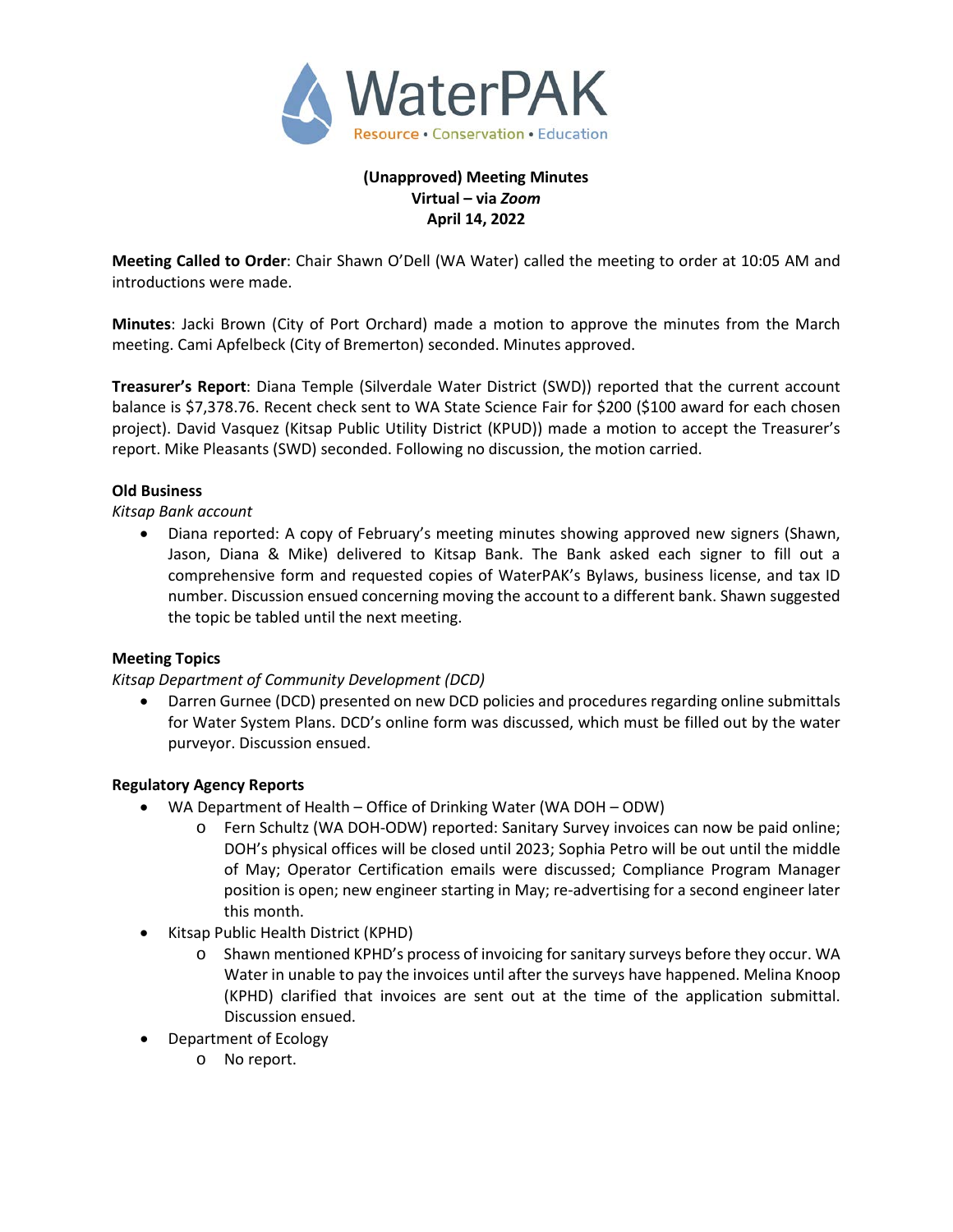## **Task Force Reports**

- Public Outreach *(Primary Contact: Lisa Campbell, lisa.campbell@ci.bremerton.wa.us)*
	- o WA State Science Fair: Diana briefly described the two projects chosen by WaterPAK. Both projects best represented WaterPAK's goal of protecting the quality and quantity of our water resources. A certificate and \$100 was awarded to:
		- Sanah K., 8<sup>th</sup> grade, for her project: The Purification of River Water to Produce Affordable and Safe Drinking Water
		- Monisha K., High School, for her project: Engineering a Subsurface Flow Construction Wetland to Evaluate Efficiency for Combatting Water Scarcity
	- o Career Video: Katrina Harris (KPUD) agreed to be the project lead with Jim Hershberger (WA Water) as her backup. BKAT can produce the video, providing it is geared to a larger audience – not just HS. Diana asked the group to send any pictures or videos of daily operations that can be include in the film. Discussion ensued.
	- o Kids' Day: Diana polled the group about WaterPAK's participation in this year's Kids' Day on June  $4<sup>th</sup>$ . An email will be sent out, polling utility & agency participation.
- Legislative *(Primary Contact: Mike Pleasants, mpleasants@swd16.org)* 
	- o No report.
- Conservation *(Primary Contact: Diana Temple, dtemple@swd16.org)*
	- o No report.
- Cross-Connection Control *(Primary Contact: Courtney Little, [c.little@northperrywd.org\)](mailto:c.little@northperrywd.org)*
	- o Jacki mentioned Port Orchard's recently-hired Cross-Connection person. She asked if WaterPAK would be interested in developing a FOG Taskforce (fats, oils, and greases) for sewer. Shawn suggested that Jacki send out an informative email to Diana to disseminate to the group. He added that the Bylaws be reviewed to ensure accordance. David described the Port Gamble Treatment Plant, which also produces Class-A recycled water. Jim Hay (Robinson Noble) requested a presentation and/or a field trip centered on the Port Gamble Plant's operations. Discussion ensued.
- Mapping/GIS *(Primary Contact: Jim Hershberger, jhershberger@calwater.com)*
	- o Jim Hershberger reported: Two new members added to taskforce; well driller logs and changes to ArcGIS online were discussed. Katrina mentioned the hydrant data-sharing platform. Sammamish Plateau Water will give a presentation on their data-sharing process. ArcMap is being replaced by ARCpro. Discussion ensued.
- Shared Resources *(Primary Contact: Andrew Cook, operations@northperry.org )*
	- o Rob Robinson (North Perry Water) asked about binding water letters to developers before construction projects are completed. Discussion ensued. Melina added that KPHD can be contacted if any questions or concerns arise.
- Emergency Management *(Primary Contact: Jeannie Screws, jscrews@swd16.org)*
	- o No report.

## **General Discussion**

- Randy Screws (West Sound Utility District (WSUD)) offered a tour of WSUD's WWTP/recycled water facility.
- Water rights were discussed.
- Shawn mentioned two Bills concerning fluoridation and wastewater permitting. Discussion ensued.